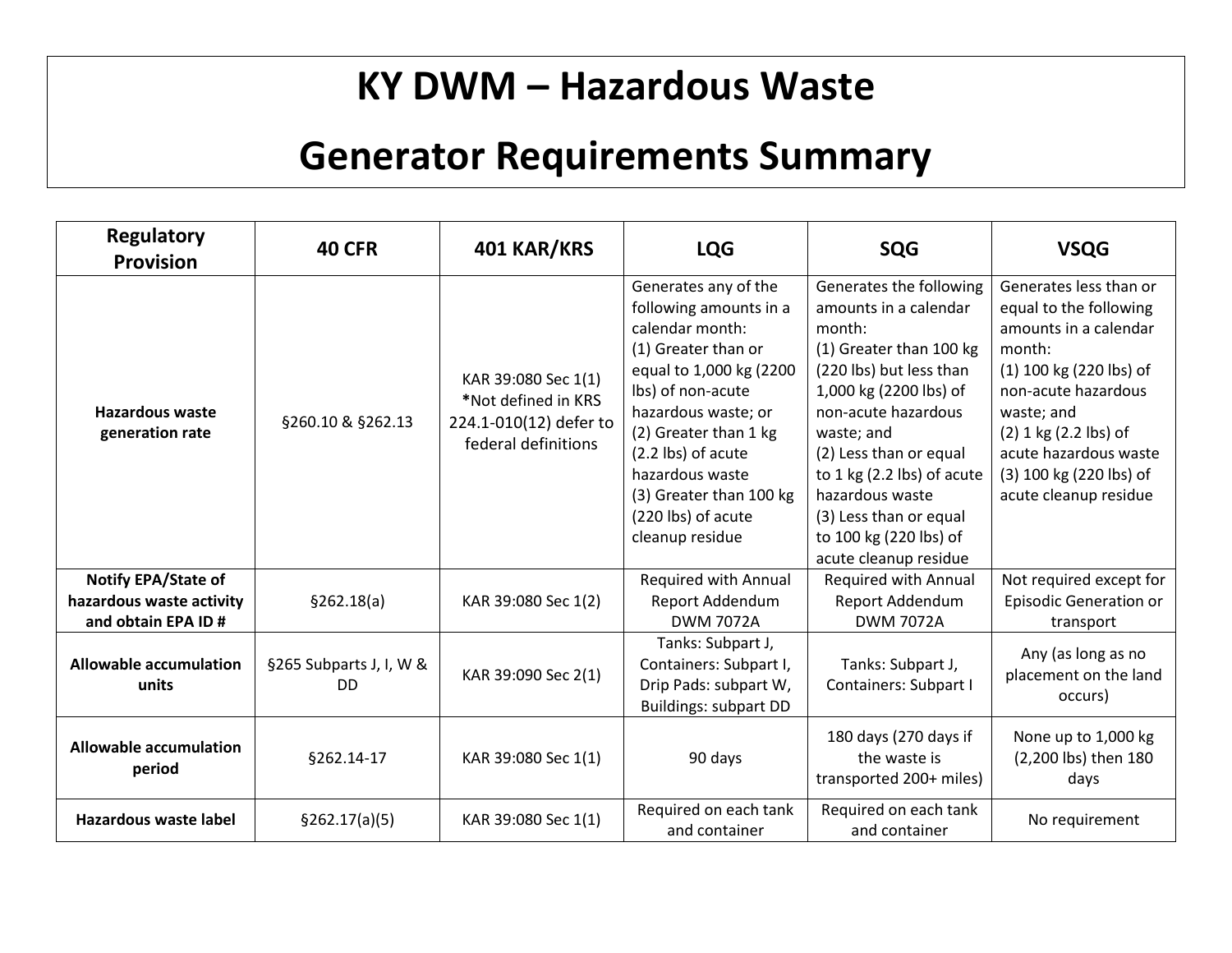## **KY DWM – Hazardous Waste**

# **Generator Requirements Summary**

| <b>Accumulation start date</b><br>marking                         | \$262.17(a)(5)(C)                                             | KAR 39:080 Sec 1(1)          | Date labeled on each<br>container, recorded in<br>facility log for tanks,<br>drip pads, and<br>containment buildings | Date labeled on each<br>container, recorded in<br>facility log for tanks                         | No requirement                                                                                                                                                                              |
|-------------------------------------------------------------------|---------------------------------------------------------------|------------------------------|----------------------------------------------------------------------------------------------------------------------|--------------------------------------------------------------------------------------------------|---------------------------------------------------------------------------------------------------------------------------------------------------------------------------------------------|
| <b>Maximum onsite waste</b><br>accumulation                       | §262.14 & §262.16                                             | KAR 39:080 Sec 1(1)          | No quantity limit                                                                                                    | 6,000kg (13,200 lbs)                                                                             | 1,000kg (2,200 lbs)                                                                                                                                                                         |
| <b>Container location</b><br>standards                            | §265.176 &<br>$$262.16(b)(3)(vii)(B)$ &<br>\$262.17(a)(1)(vi) | KAR 39:090 Sec 2(1)          | At least 15 meters (50<br>ft) from the property<br>line for ignitable or<br>reactive                                 | $1/6th$ sum of adjacent<br>tank diameters not less<br>than 3 ft for ignitable or<br>reactive     | None                                                                                                                                                                                        |
| <b>Treatment allowed in</b><br>accumulation units                 | §262.16<br>§265.17(b)                                         | KAR 39:080 Sec 1(7)          | Permitted with cabinet<br>approval                                                                                   | Permitted with cabinet<br>approval                                                               | Permitted with cabinet<br>approval                                                                                                                                                          |
| <b>Meet subparts AA-CC</b><br>organic air emission<br>standards   | §265 subparts AA & CC                                         | KAR 39:090 Sec 2(1)          | Required for tanks and<br>containers                                                                                 | No requirement                                                                                   | No requirement                                                                                                                                                                              |
| Use a manifest to ship<br>waste offsite                           | §262.24<br>§265 subpart E                                     | KAR 39:090 Sec 2(1)          | Required signed and<br>dated by owner,<br>operator or agent                                                          | Required signed and<br>dated by owner,<br>operator or agent                                      | No requirement                                                                                                                                                                              |
| Allowable classes of<br>facilities to receive<br>offsite shipment | $§262.14(a)(5)$ &<br>$§262.18(a)-(c)$                         | KAR 39:080 Sec 1(9)-<br>(10) | Permitted or interim<br>hazardous waste<br>facilities<br>Hazardous waste<br>recycling facilities                     | Permitted or interim<br>hazardous waste<br>facilities<br>Hazardous waste<br>recycling facilities | Permitted or interim<br>hazardous waste<br>facilities<br>Hazardous waste<br>recycling facilities<br>State-permitted,<br>licensed, or registered<br>municipal/industrial<br>waste facilities |